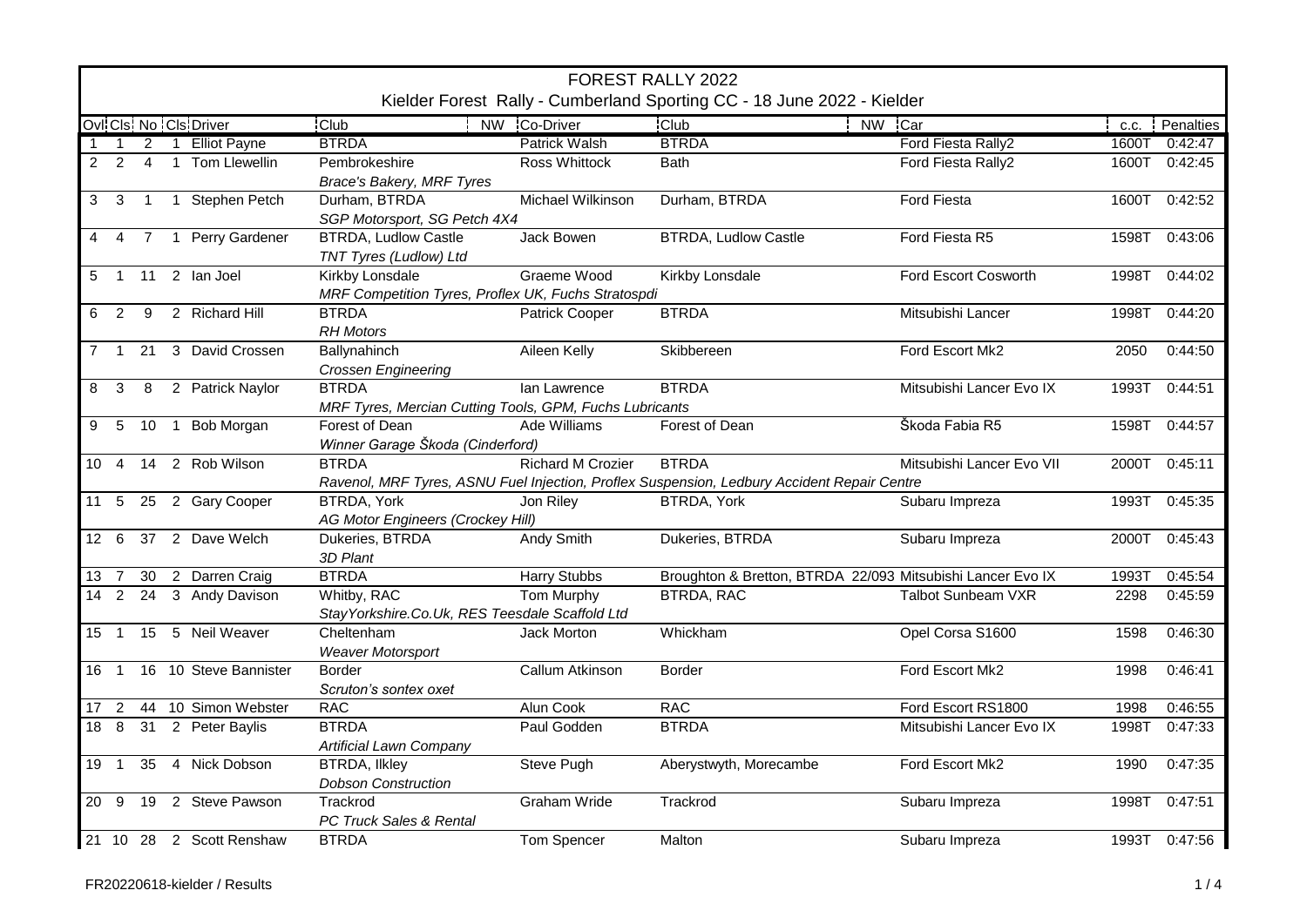|                                             | <b>FOREST RALLY 2022</b><br>Kielder Forest Rally - Cumberland Sporting CC - 18 June 2022 - Kielder |    |                |                          |                                                                                    |                          |                         |                               |       |                |
|---------------------------------------------|----------------------------------------------------------------------------------------------------|----|----------------|--------------------------|------------------------------------------------------------------------------------|--------------------------|-------------------------|-------------------------------|-------|----------------|
|                                             |                                                                                                    |    |                |                          |                                                                                    |                          |                         |                               |       |                |
|                                             |                                                                                                    |    |                | Ovl Cls No Cls Driver    | <b>Club</b>                                                                        | NW Co-Driver             | <b>Club</b>             | NW Car                        |       | c.c. Penalties |
| Gallant Race Keeper, Sheffield Rolling Road |                                                                                                    |    |                |                          |                                                                                    |                          |                         |                               |       |                |
|                                             |                                                                                                    |    |                | 22 3 33 10 Nick Kitching | Ripon<br>Old Oak Tree                                                              | <b>Andrew Trollope</b>   | Ripon                   | Ford Escort                   | 1975  | 0:48:02        |
| 23 6                                        |                                                                                                    | 61 |                | 1 Colin Minton           | Craven, BTRDA<br>Ignition Motorsport                                               | <b>Bryan Hull</b>        | Craven MC, BTRDA        | <b>Ford Fiesta</b>            | 1598T | 0:48:11        |
| 24                                          | 2                                                                                                  | 63 |                | 4 Paul Thompson          | Malton                                                                             | Josh Davison             | Hexham                  | Ford Escort                   | 2000  | 0:48:14        |
| $25$ 11                                     |                                                                                                    |    |                | 27 2 Chris Melling       | <b>BTRDA</b>                                                                       | <b>Nick West</b>         | <b>BTRDA</b>            | Mitsubishi Lancer Evo IX      | 1997T | 0:48:21        |
|                                             |                                                                                                    |    |                | 26 2 20 5 Barry Lindsay  | Spadeadam, Wigton<br>Carspeed Autoparts, M Lindsay Builder, Pirelli                | Caroline Lodge           | Spadeadam               | Peugeot 206 Cup Car           | 1587  | 0:48:28        |
| 27 4                                        |                                                                                                    |    |                | 47 10 Grant Inglis       | <b>BTRDA, Coltness</b><br>G2 Interiors                                             | Gavin Chisholm           | East Ayrshire           | Ford Escort Mk2               | 1998  | 0:48:48        |
| 28                                          | 3                                                                                                  | 50 |                | 3 Allan McDowall         | North Humberside                                                                   | Mark Casey               | Ripon                   | Ford Escort Mk2               | 2498  | 0:48:48        |
| 29                                          | $\mathbf{3}$                                                                                       | 52 |                | 5 Jonathan Jones         | <b>Ludlow Castle</b><br><b>Ingospec Aluminum</b>                                   | Jez Rogers               | <b>Ludlow Castle</b>    | Ford Fiesta R2                | 999T  | 0:49:01        |
| 30                                          | $\mathbf{3}$                                                                                       | 53 |                | 4 John Gribbins          | <b>BTRDA, Clitheroe</b><br>Waste Busters, Metal Formations Ltd, MB Motors, Pirelli | <b>Colin Blunt</b>       | <b>BTRDA, Clitheroe</b> | Ford Escort RS                | 1998  | 0:49:30        |
| 31                                          | $\overline{4}$                                                                                     | 65 |                | 3 Michael Sawyer         | Epynt                                                                              | <b>Gareth Price</b>      | Clwyd Vale              | Datsun 1600                   | 2340  | 0:49:46        |
| 32                                          | $\overline{1}$                                                                                     |    |                | 201 6 Pete Gorst         | <b>BTRDA, K Lonsdale</b><br>Westmorland Flooring, Gerald Davies Auto Repairs       | <b>Mark Twiname</b>      | <b>RAC</b>              | Vauxhall Nova                 | 1367  | 0:49:49        |
|                                             |                                                                                                    |    |                | 33 12 42 2 Pete Barnett  | Trackrod                                                                           | Jim O'Kelleher           | Eastwood                | Subaru Impreza N14            | 1998T | 0:49:52        |
| $\overline{34}$                             | -5                                                                                                 |    |                | 36 10 Anthony Hanson     | <b>Eden Valley</b>                                                                 | <b>Russell Holdworth</b> | Trackrod                | Vauxhall Chevette HSR         | 2300  | 0:50:12        |
| 35                                          | $\overline{1}$                                                                                     |    |                | 202 9 Dave Forrest       | <b>Ilkley, HRCR</b>                                                                | Jamie Forrest            | Ilkley, RAC             | Ford Escort Mk2               | 1998  | 0:50:23        |
|                                             |                                                                                                    |    |                |                          | Strasse Porsche, M1 Motorparts, Millers Oils                                       |                          |                         |                               |       |                |
| 36                                          | $\overline{2}$                                                                                     |    |                | 205 9 Robin Shuttleworth | <b>Furness</b>                                                                     | Malcolm Smithson         | Ripon                   | Ford Escort Mexico            | 1600  | 0:50:47        |
| 37                                          | $\overline{7}$                                                                                     | 55 | $\overline{1}$ | Kiaran Hankin            | Bolton-le-Moors<br><b>KH Hire</b>                                                  | James Swallow            | Bolton-le-Moors         | 22/202 Ford Fiesta R2T        | 998T  | 0:50:53        |
| 38                                          | $\overline{4}$                                                                                     | 62 |                | 5 Scott Sloan            | <b>BTRDA</b>                                                                       | David Sloan              | <b>BTRDA</b>            | Peugeot 208                   | 1600  | 0:50:53        |
| 39                                          | $5\overline{)}$                                                                                    | 45 |                | 5 James Campbell         | Highland                                                                           | <b>Ricky Finlayson</b>   | Highland                | Talbot Sunbeam Ti             | 1598  | 0:51:03        |
|                                             |                                                                                                    |    |                |                          | Kenny The Collie, Gunn Mechanical Services                                         |                          |                         |                               |       |                |
| 40                                          | 6                                                                                                  | 48 |                | 5 Nathan Wearden         | Garstang & Preston                                                                 | Ethan Thompson           | Garstang & Preston      | <b>Ford Fiesta</b>            | 1998  | 0:51:24        |
| 41 1                                        |                                                                                                    |    |                | 204 8 Lewis Hooper       | <b>BTRDA</b>                                                                       | Steven Brown             | Highland                | Nissan Micra                  | 1398  | 0:51:46        |
|                                             |                                                                                                    |    |                |                          | <b>Hooper Sport</b>                                                                |                          |                         |                               |       |                |
| 42                                          | 2                                                                                                  |    |                | 208 6 Gary Scott         | <b>BTRDA</b>                                                                       | James Bailey             | <b>Ludlow Castle</b>    | Proton Satria                 | 1398  | 0:52:01        |
| 43                                          | 6                                                                                                  |    |                | 58 10 Ernie Lee          | <b>BTRDA</b><br>Haddo Energy Ltd                                                   | Patricia Lee             | <b>BTRDA</b>            | <b>BMW 325i</b>               | 2495  | 0:52:11        |
| 44                                          |                                                                                                    |    |                | 74 12 David Beecroft     | That's Motorsport                                                                  | <b>Fraser Parish</b>     | That's Motorsport       | Land Rover Bowler Defender 90 | 2000  | 0:52:13        |
| 45                                          | 2                                                                                                  |    |                | 68 12 Jamie Thwaites     | That's Motorsport<br><b>Talos Vehicles</b>                                         | <b>Chris Cuming</b>      | That's Motorsport       | Land Rover Bowler Defender 90 | 2000  | 0:52:28        |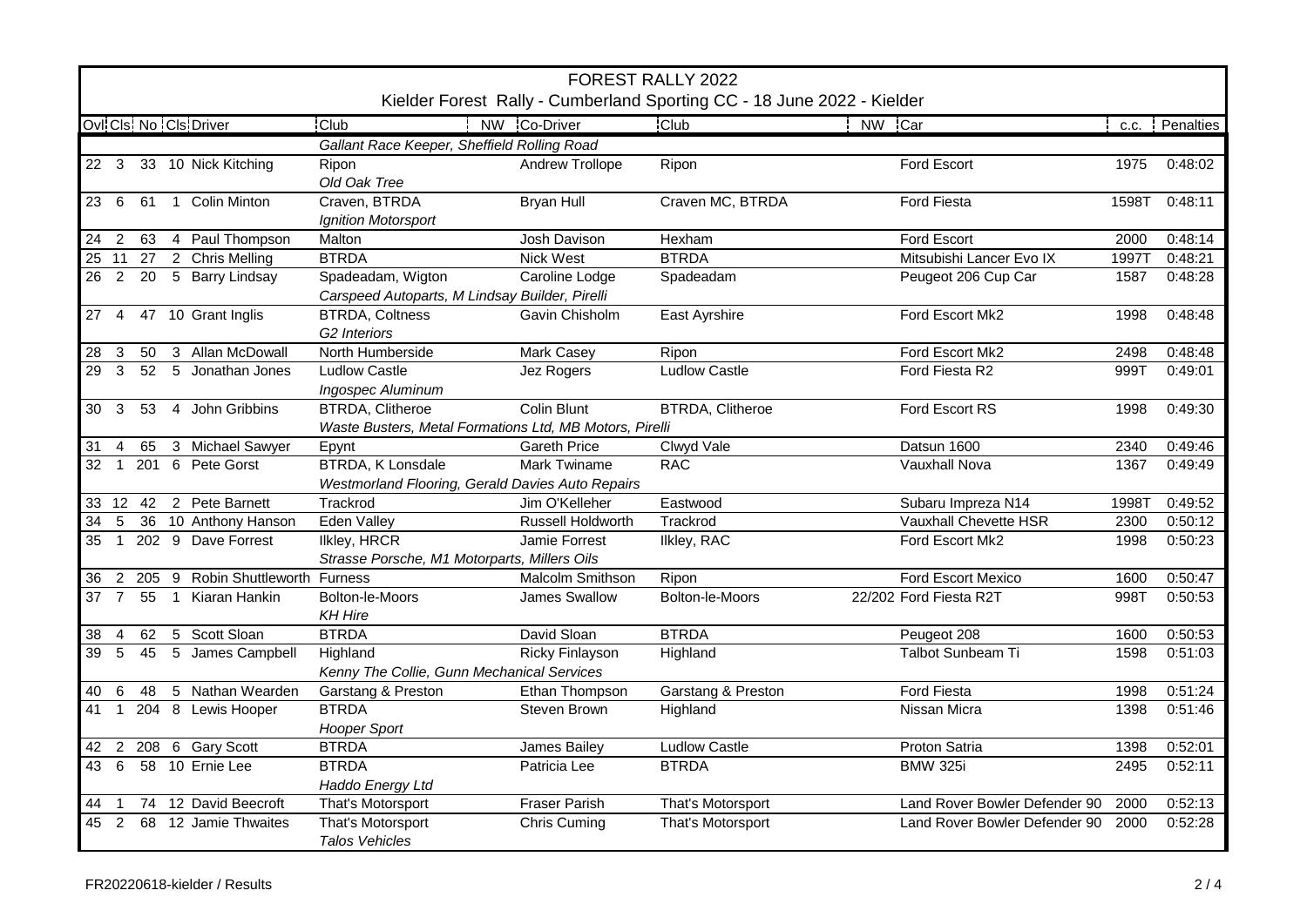|      | FOREST RALLY 2022<br>Kielder Forest Rally - Cumberland Sporting CC - 18 June 2022 - Kielder |  |                                              |                                                                                  |                                     |                                                                                |                               |       |           |  |  |
|------|---------------------------------------------------------------------------------------------|--|----------------------------------------------|----------------------------------------------------------------------------------|-------------------------------------|--------------------------------------------------------------------------------|-------------------------------|-------|-----------|--|--|
|      |                                                                                             |  | Ovi Cis No Cis Driver                        | <b>Club</b>                                                                      | NW Co-Driver                        | <b>Club</b><br>NW Car                                                          |                               | C.C.  | Penalties |  |  |
|      |                                                                                             |  | 46 13 54 2 Aileen Forrest                    | $63 \, \text{CC}$<br>247 Machining Services Ltd                                  | John Forrest                        | 63 CC                                                                          | Mitsubishi Lancer Evo IX      | 1998T | 0:52:33   |  |  |
|      |                                                                                             |  | 47 3 77 12 Lee Caroline                      | That's Motorsport<br>SJP Group                                                   | Syd Phillimore                      | That's Motorsport                                                              | Land Rover Bowler Defender 90 | 2000  | 0:52:55   |  |  |
| 48   |                                                                                             |  | 3 213 9 Douglas Menzies                      | <b>RAC</b>                                                                       | Alexander G Menzies Hawick & Border |                                                                                | Ford Escort Mk2               | 1998  | 0:53:16   |  |  |
|      |                                                                                             |  | 49 14 64 2 Jonathan Lightbody BTRDA, Worksop |                                                                                  | <b>Mark Swallow</b>                 | Sheffield & Hallamshire                                                        | Subaru Impreza                | 1998T | 0:53:17   |  |  |
|      |                                                                                             |  |                                              | Gallant, Race-Keeper, Samsung                                                    |                                     |                                                                                |                               |       |           |  |  |
|      |                                                                                             |  | 50 3 206 6 Edward James                      | Redditch, BTRDA<br><b>EJM Preparation</b>                                        | <b>Charlie Mason</b>                | Redditch, BTRDA                                                                | Nissan Micra Kit Car          | 1395  | 0:53:29   |  |  |
| 51   |                                                                                             |  | 4 216 9 Paul Rawson                          | <b>HRCR</b>                                                                      | Paul Wild                           | Ripon                                                                          | Ford Escort                   | 1600  | 0:53:37   |  |  |
| 52   | $\overline{1}$                                                                              |  | 214 7 Richard Garnett                        | <b>BTRDA</b><br>Humphris Rallysport                                              | Stefan Arndt                        | <b>BTRDA</b>                                                                   | Nissan Micra                  | 1340  | 0:53:49   |  |  |
| 53 4 |                                                                                             |  | 72 12 Frazer Williams                        | That's Motorsport<br>Hymec                                                       | Mark Acher                          | That's Motorsport                                                              | Land Rover Bowler Defender 90 | 2000  | 0:54:05   |  |  |
| 54 5 |                                                                                             |  | 38 3 Ian Jemison                             | York<br>Alloywheelrepairs.com                                                    | Dean Kellett                        | York                                                                           | Porsche Boxster               | 3400  | 0:54:08   |  |  |
|      |                                                                                             |  | 55 5 70 12 Gary Bulley                       | That's Motorsport<br>Dartmoor 4x4 Ltd                                            | Chris French                        | That's Motorsport                                                              | Land Rover Bowler Defender 90 | 2000  | 0:54:09   |  |  |
|      |                                                                                             |  | 56 2 207 7 Alfie Hammond                     | <b>BTRDA</b><br><b>Octane Partners</b>                                           | Peter Williams                      | <b>BTRDA, South Scotland</b>                                                   | Nissan Micra                  | 1300  | 0:54:37   |  |  |
|      |                                                                                             |  | 57 3 209 7 Adrian Walk                       | Quinton                                                                          | <b>Matt Walk</b>                    | Quinton                                                                        | Ford KA                       | 1400  | 0:54:38   |  |  |
|      |                                                                                             |  |                                              |                                                                                  |                                     | www.Part-Box.com, Coordsport, MAR Motorsport, BHPerformace, Anembo Engineering |                               |       |           |  |  |
| 58   | - 6                                                                                         |  | 71 12 Miles Williams                         | That's Motorsport<br><b>Williams Classics</b>                                    | Paul Chambers                       | That's Motorsport                                                              | Land Rover Bowler Defender 90 | 2000  | 0:54:58   |  |  |
|      | 59 7                                                                                        |  | 59 10 Tommy Heard                            | Hawick & Border<br>AG Autotech Ltd Hawick, Duvet Talk                            | Greg McCutcheon                     | Hawick & Border                                                                | Ford Escort Mk2               | 2000  | 0:57:43   |  |  |
|      | 60 7                                                                                        |  | 76 12 Gareth Bent                            | That's Motorsport<br><b>GP Racing Ltd</b>                                        | Paul Hulston                        | That's Motorsport                                                              | Land Rover Bowler Defender 90 | 2000  | 0:58:51   |  |  |
|      |                                                                                             |  | 61 8 78 12 Liam Griffin                      | That's Motorsport<br><b>Griffin Automotive</b>                                   | Denny Harris                        | Newtown                                                                        | Land Rover Bowler Defender 90 | 2000  | 0:59:15   |  |  |
|      |                                                                                             |  | 62 4 211 7 Brett Murray                      | <b>BTRDA.</b> Middlesex                                                          | <b>Andrew Murray</b>                | <b>BTRDA, Middlesex</b>                                                        | MG ZR                         | 1396  | 0:59:25   |  |  |
|      |                                                                                             |  |                                              | Custom Concrete, Murray's Electrical Ltd, Racing Mentor, Countrifi Networks      |                                     |                                                                                |                               |       |           |  |  |
| 63 9 |                                                                                             |  | 79 12 David Green                            | That's Motorsport                                                                | Daniel Green                        | That's Motorsport                                                              | Land Rover Bowler Defender 90 | 2000  | 0:59:55   |  |  |
|      |                                                                                             |  |                                              | <b>Bowler Motors Team 1</b>                                                      |                                     |                                                                                |                               |       |           |  |  |
| 64   |                                                                                             |  | 4 212 6 Carl Robson                          | Hexham                                                                           | David Robinson                      | <b>Eden Valley</b>                                                             | <b>Toyota Yaris</b>           | 1398  | 1:01:52   |  |  |
|      | 65 7                                                                                        |  | 43 5 Billy Grew                              | <b>BTRDA</b><br>Yokohama Tyres, Jaspers Bakeries, The Milk Stop, Raceday Magnets | 22/255 Simon J Rogers               | Broughton & Bretton, BTRDA 22/133 Ford Fiesta R2                               |                               | 1600  | 1:07:32   |  |  |
| 66 4 |                                                                                             |  | 40 4 Neil Andrew                             | Mid-Derbyshire                                                                   | Dominic Adams                       | <b>BTRDA</b>                                                                   | Ford Escort Mk2               | 1998  | 1:10:37   |  |  |
|      |                                                                                             |  |                                              |                                                                                  |                                     |                                                                                |                               |       |           |  |  |